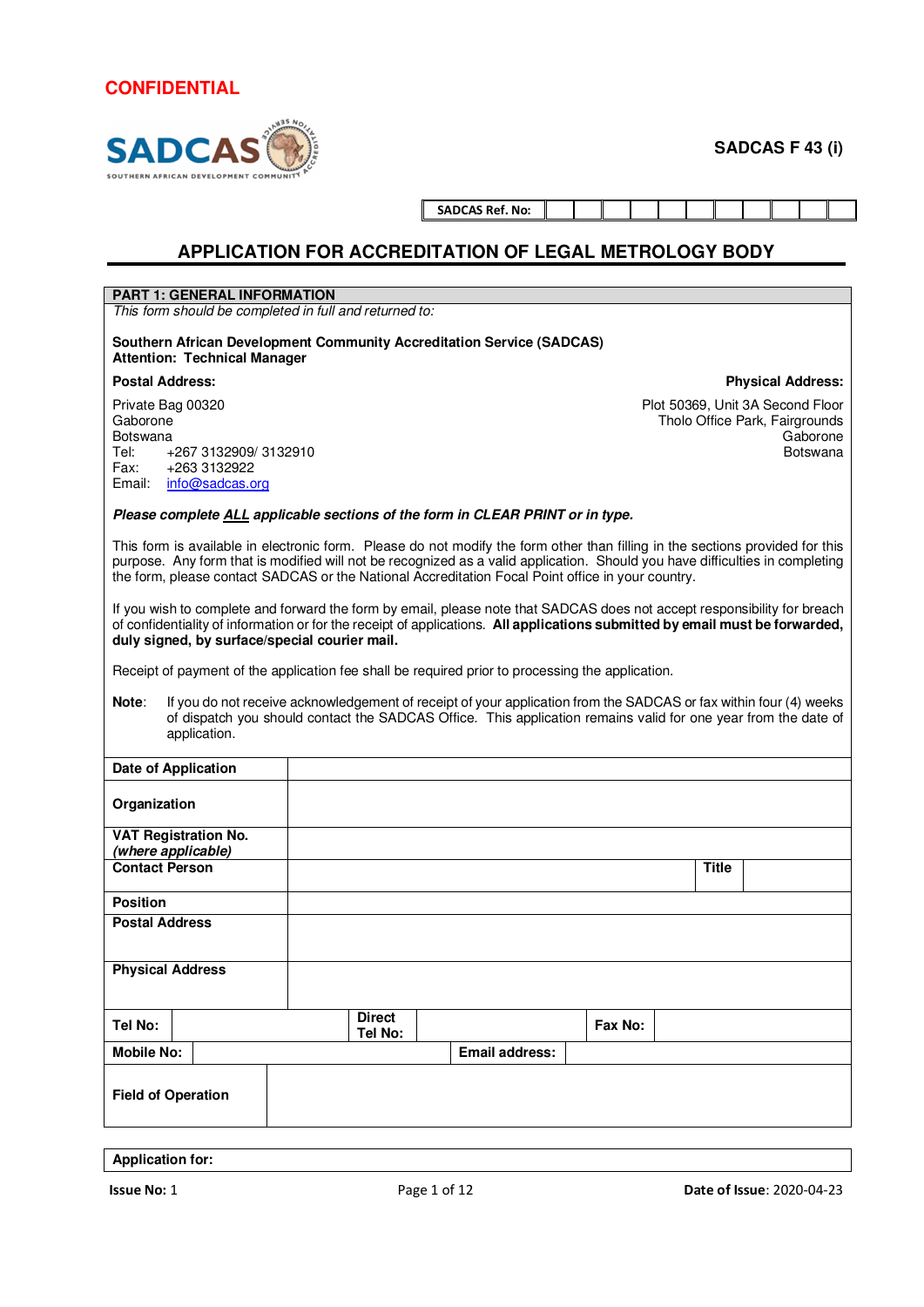

| (Tick as appropriate)                                                                                                                                                |  |                                                                                                                                                 |  |  |  |  |  |  |
|----------------------------------------------------------------------------------------------------------------------------------------------------------------------|--|-------------------------------------------------------------------------------------------------------------------------------------------------|--|--|--|--|--|--|
| Initial Accreditation<br>Proceed to complete Parts $2-5$                                                                                                             |  | <b>Extension of Accreditation</b><br>Proceed to complete<br>Part 3 for new staff<br>Part 4 for new test method<br>п<br>Part 5<br>$\blacksquare$ |  |  |  |  |  |  |
| Other<br>(Please specify)                                                                                                                                            |  |                                                                                                                                                 |  |  |  |  |  |  |
| <b>PART 2: INFORMATION REGARDING YOUR ORGANIZATION</b>                                                                                                               |  |                                                                                                                                                 |  |  |  |  |  |  |
| sought):                                                                                                                                                             |  | Description of the main activities of the applicant organization (Please underline those activities for which accreditation is                  |  |  |  |  |  |  |
| branches/divisions at other locations, please give the following details:                                                                                            |  | If the organization seeking accreditation is owned by another organization or is part of a larger organization or has                           |  |  |  |  |  |  |
| Name, address and contact information (Tel, Fax, Email) of:                                                                                                          |  |                                                                                                                                                 |  |  |  |  |  |  |
| <b>Parent Organization</b>                                                                                                                                           |  |                                                                                                                                                 |  |  |  |  |  |  |
| <b>Other organizations</b><br>in group/ division                                                                                                                     |  |                                                                                                                                                 |  |  |  |  |  |  |
| Locations/sites/virtual<br>sites where key<br>activities are<br>conducted                                                                                            |  |                                                                                                                                                 |  |  |  |  |  |  |
|                                                                                                                                                                      |  | Relationship and links between the above-mentioned organizations and the organization seeking accreditation (Please                             |  |  |  |  |  |  |
| describe)                                                                                                                                                            |  |                                                                                                                                                 |  |  |  |  |  |  |
| What is the legal status of your organization?<br>e.g. Pvt (Pty)/Ltd privately owned or other                                                                        |  |                                                                                                                                                 |  |  |  |  |  |  |
| (List and attach the legal instrument and other<br>regulatory requirements applicable to your<br>organization, e.g. the Country's Principal Legal<br>Metrology Act.) |  |                                                                                                                                                 |  |  |  |  |  |  |
| Registration Number of Company/ Identify<br>Number(s) of sole owner or partners                                                                                      |  |                                                                                                                                                 |  |  |  |  |  |  |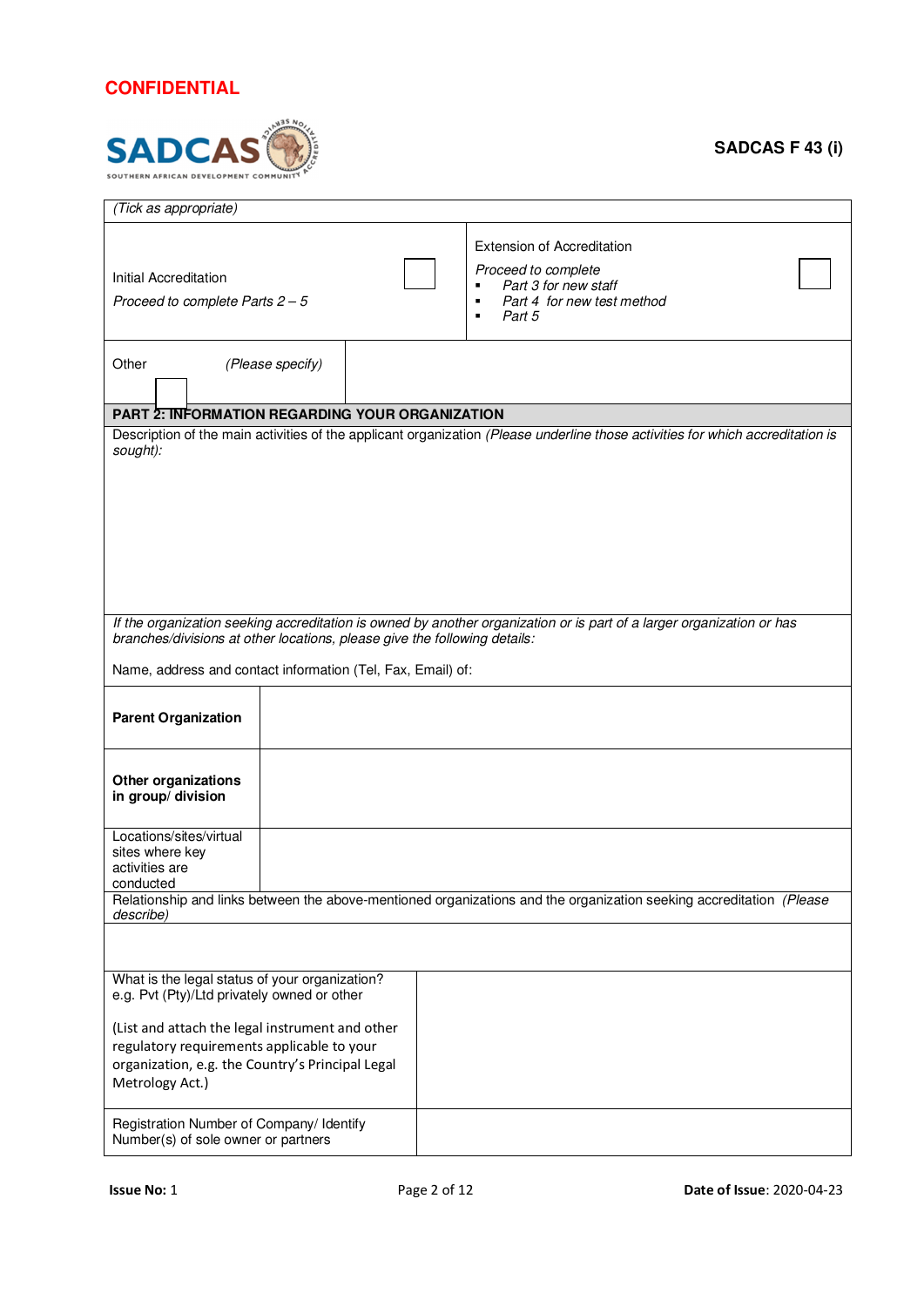

### **SADCAS F 43 (i)**

| Total number of employees in the whole<br>organization or group of organizations                                                    | Number of employees involved in area(s) seeking<br>accreditation |  |  |  |  |  |  |
|-------------------------------------------------------------------------------------------------------------------------------------|------------------------------------------------------------------|--|--|--|--|--|--|
| . . A concern a senator description of the composition of the concernstance house to senate the hou<br>Disco - Hell de conservacion |                                                                  |  |  |  |  |  |  |

**Please attach an organogram of your organization indicating the structure of the sections/units/areas to be accredited and their relation to the rest of the organization.** 

| Has the organization ever been accredited before?                                                                                                  |                   | Yes | No                                |
|----------------------------------------------------------------------------------------------------------------------------------------------------|-------------------|-----|-----------------------------------|
| If yes state name of accreditation body:                                                                                                           |                   |     |                                   |
| Does the organization have an established formal management system?                                                                                |                   | Yes | No                                |
| If yes state standard upon which system is based:                                                                                                  |                   |     |                                   |
| How long has this system been in operation?                                                                                                        |                   |     |                                   |
| What training has been provided for the<br>implementation and maintenance of the system                                                            |                   |     |                                   |
| To whom has the training been provided for?                                                                                                        |                   |     |                                   |
| Explain by what means the measurement capabilities of the calibration methods have been established (e.g.<br>measurement capability calculations): |                   |     |                                   |
| In which Comparisons / Proficiency Testing (PT) Schemes do you or have you participated in?                                                        |                   |     |                                   |
| <b>Scheme Name</b>                                                                                                                                 | <b>Parameters</b> |     | <b>Frequency of Participation</b> |
|                                                                                                                                                    |                   |     |                                   |
|                                                                                                                                                    |                   |     |                                   |
|                                                                                                                                                    |                   |     |                                   |
|                                                                                                                                                    |                   |     |                                   |
|                                                                                                                                                    |                   |     |                                   |
|                                                                                                                                                    |                   |     |                                   |
|                                                                                                                                                    |                   |     |                                   |
|                                                                                                                                                    |                   |     |                                   |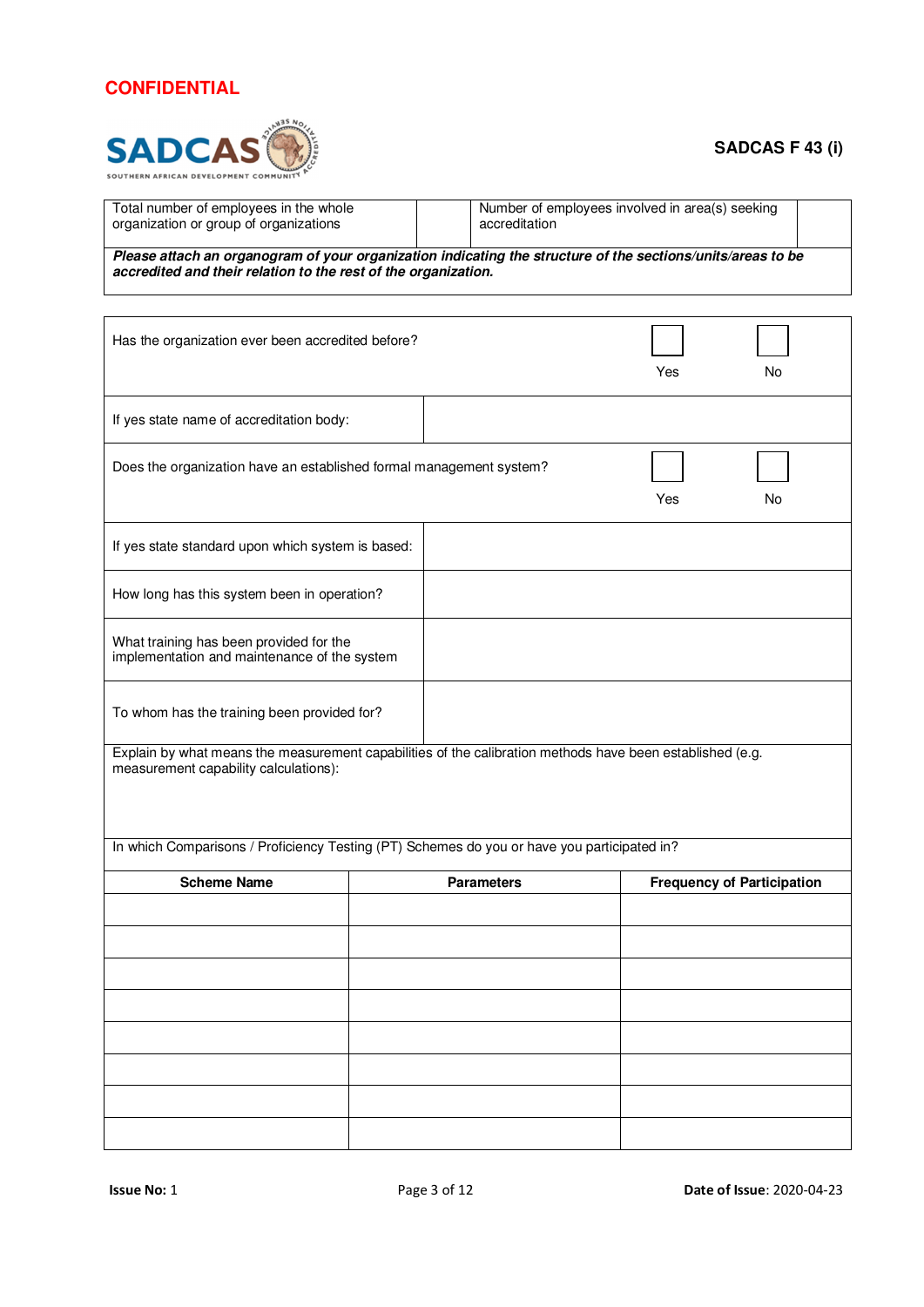

| <b>PART 3: INFORMATION ON SENIOR STAFF</b>                                                                                                                                                                               |                                                              |                                          |                                    |  |  |  |  |  |  |  |
|--------------------------------------------------------------------------------------------------------------------------------------------------------------------------------------------------------------------------|--------------------------------------------------------------|------------------------------------------|------------------------------------|--|--|--|--|--|--|--|
| For each staff member having responsibility for a product or service for which accreditation is sought, please<br>give the following details. This includes the Quality Manager and Technical Manager, where applicable. |                                                              |                                          |                                    |  |  |  |  |  |  |  |
| Name                                                                                                                                                                                                                     |                                                              | Position                                 |                                    |  |  |  |  |  |  |  |
|                                                                                                                                                                                                                          | No. of staff supervised<br>Area of responsibility<br>in area |                                          |                                    |  |  |  |  |  |  |  |
|                                                                                                                                                                                                                          |                                                              | Qualifications, experience and training: |                                    |  |  |  |  |  |  |  |
| Name                                                                                                                                                                                                                     |                                                              | Position                                 |                                    |  |  |  |  |  |  |  |
| Area of responsibility                                                                                                                                                                                                   |                                                              |                                          | No. of staff supervised<br>in area |  |  |  |  |  |  |  |
|                                                                                                                                                                                                                          |                                                              | Qualifications, experience and training: |                                    |  |  |  |  |  |  |  |
| Name                                                                                                                                                                                                                     |                                                              | Position                                 |                                    |  |  |  |  |  |  |  |
| Area of responsibility                                                                                                                                                                                                   |                                                              |                                          | No. of staff supervised<br>in area |  |  |  |  |  |  |  |
| Name                                                                                                                                                                                                                     |                                                              | Position                                 |                                    |  |  |  |  |  |  |  |
| Area of responsibility                                                                                                                                                                                                   |                                                              |                                          | No. of staff supervised<br>in area |  |  |  |  |  |  |  |
|                                                                                                                                                                                                                          |                                                              | Qualifications, experience and training: |                                    |  |  |  |  |  |  |  |
| Name                                                                                                                                                                                                                     |                                                              | Position                                 | No. of staff supervised            |  |  |  |  |  |  |  |
| Area of responsibility                                                                                                                                                                                                   |                                                              |                                          | in area                            |  |  |  |  |  |  |  |
| Qualifications, experience and training:                                                                                                                                                                                 |                                                              |                                          |                                    |  |  |  |  |  |  |  |
| Name                                                                                                                                                                                                                     |                                                              | Position                                 |                                    |  |  |  |  |  |  |  |
| Area of responsibility                                                                                                                                                                                                   |                                                              | Qualifications, experience and training: | No. of staff supervised<br>in area |  |  |  |  |  |  |  |
|                                                                                                                                                                                                                          |                                                              |                                          |                                    |  |  |  |  |  |  |  |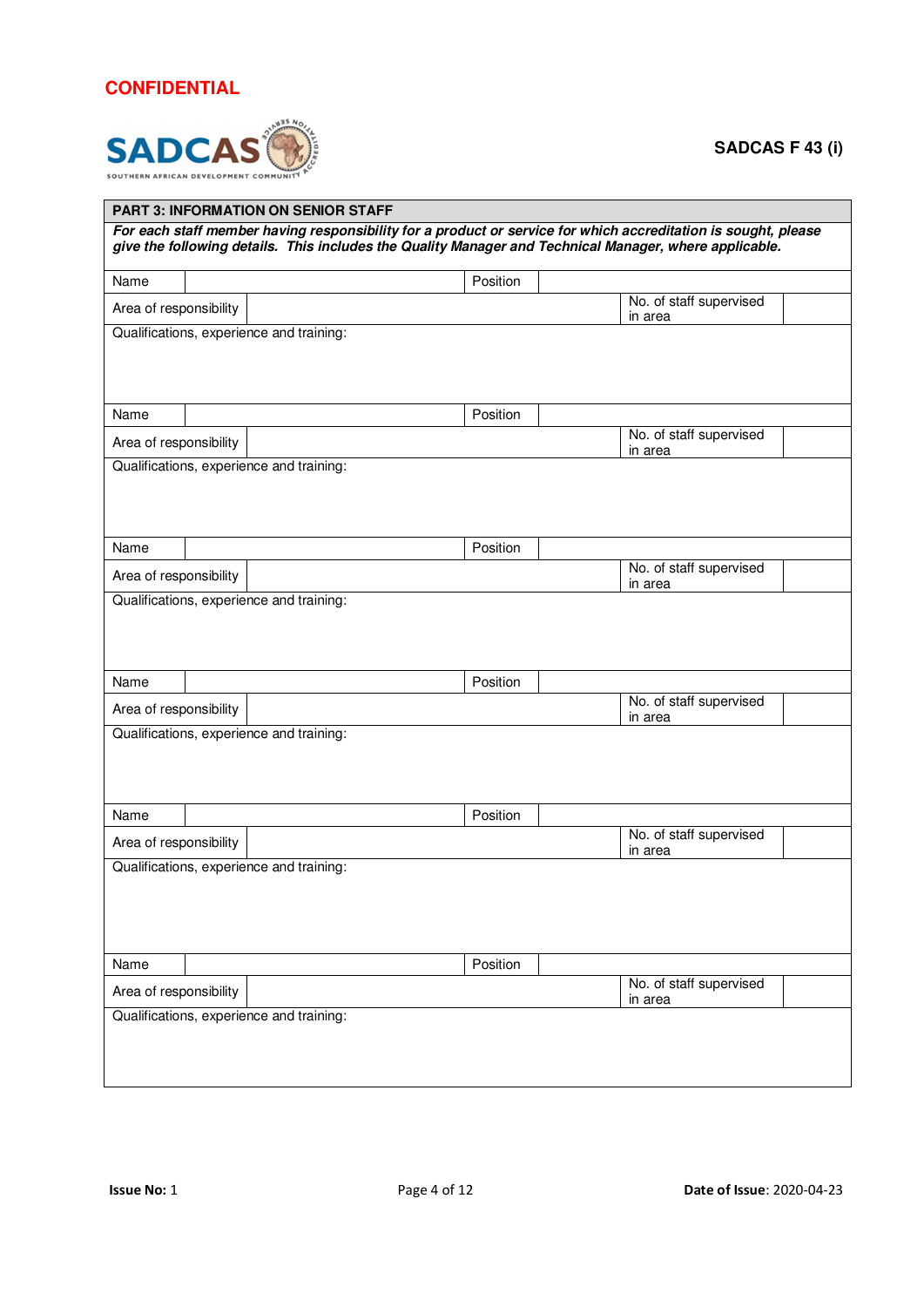

| PART 4: SCOPE OF APPLICATION                           |                                                                  |                                 |  |                      |  |                                          |  |                                             |              |  |  |  |
|--------------------------------------------------------|------------------------------------------------------------------|---------------------------------|--|----------------------|--|------------------------------------------|--|---------------------------------------------|--------------|--|--|--|
| List all parameters for which accreditation is sought. |                                                                  |                                 |  |                      |  |                                          |  |                                             |              |  |  |  |
|                                                        | 4(a) Legal Metrology Verification of Measuring Instruments (LMV) |                                 |  |                      |  |                                          |  |                                             |              |  |  |  |
|                                                        | Management System Standard                                       |                                 |  |                      |  |                                          |  |                                             |              |  |  |  |
|                                                        | <b>ISO/IEC 17025</b>                                             |                                 |  | <b>ISO/IEC 17020</b> |  | Other (specify)                          |  |                                             |              |  |  |  |
|                                                        |                                                                  |                                 |  |                      |  |                                          |  |                                             |              |  |  |  |
| No.                                                    | <b>Description of</b>                                            | <b>Measuring</b><br>Instrument  |  | Nominal<br>Range     |  | <b>OIML/SADCMEL</b><br>Recommendation(s) |  | National or other<br>Regulation             | <b>Notes</b> |  |  |  |
|                                                        | e.g. Weighing                                                    | <i><u><b>Instrument</b></u></i> |  | e.g. 0 to 15 kg      |  | <b>OIML R 76;</b><br>SADCMEL D2          |  | <b>Trade Metrology</b><br>Regulation No. 44 |              |  |  |  |
|                                                        |                                                                  |                                 |  |                      |  |                                          |  |                                             |              |  |  |  |
|                                                        |                                                                  |                                 |  |                      |  |                                          |  |                                             |              |  |  |  |
|                                                        |                                                                  |                                 |  |                      |  |                                          |  |                                             |              |  |  |  |
|                                                        |                                                                  |                                 |  |                      |  |                                          |  |                                             |              |  |  |  |
|                                                        |                                                                  |                                 |  |                      |  |                                          |  |                                             |              |  |  |  |
|                                                        |                                                                  |                                 |  |                      |  |                                          |  |                                             |              |  |  |  |
|                                                        |                                                                  |                                 |  |                      |  |                                          |  |                                             |              |  |  |  |
|                                                        |                                                                  |                                 |  |                      |  |                                          |  |                                             |              |  |  |  |
|                                                        |                                                                  |                                 |  |                      |  |                                          |  |                                             |              |  |  |  |
|                                                        |                                                                  |                                 |  |                      |  |                                          |  |                                             |              |  |  |  |
|                                                        |                                                                  |                                 |  |                      |  |                                          |  |                                             |              |  |  |  |
|                                                        |                                                                  |                                 |  |                      |  |                                          |  |                                             |              |  |  |  |
|                                                        |                                                                  |                                 |  |                      |  |                                          |  |                                             |              |  |  |  |
|                                                        |                                                                  |                                 |  |                      |  |                                          |  |                                             |              |  |  |  |
|                                                        |                                                                  |                                 |  |                      |  |                                          |  |                                             |              |  |  |  |
|                                                        |                                                                  |                                 |  |                      |  |                                          |  |                                             |              |  |  |  |
|                                                        |                                                                  |                                 |  |                      |  |                                          |  |                                             |              |  |  |  |

|     | 4(b) Legal Metrology Repair and Maintenance of Measuring Instruments (LMRM)                                                                                                              |  |  |  |  |  |  |  |  |  |  |
|-----|------------------------------------------------------------------------------------------------------------------------------------------------------------------------------------------|--|--|--|--|--|--|--|--|--|--|
|     | Management System Standard                                                                                                                                                               |  |  |  |  |  |  |  |  |  |  |
|     | <b>ISO/IEC 17025</b><br><b>ISO/IEC 17020</b><br>Other (specify)                                                                                                                          |  |  |  |  |  |  |  |  |  |  |
|     |                                                                                                                                                                                          |  |  |  |  |  |  |  |  |  |  |
| No. | Description of<br><b>OIML/SADCMEL</b><br>National or other<br><b>Nominal</b><br><b>Notes</b><br><b>Measuring</b><br>Recommendation(s)<br><b>Regulation</b><br>Range<br><b>Instrument</b> |  |  |  |  |  |  |  |  |  |  |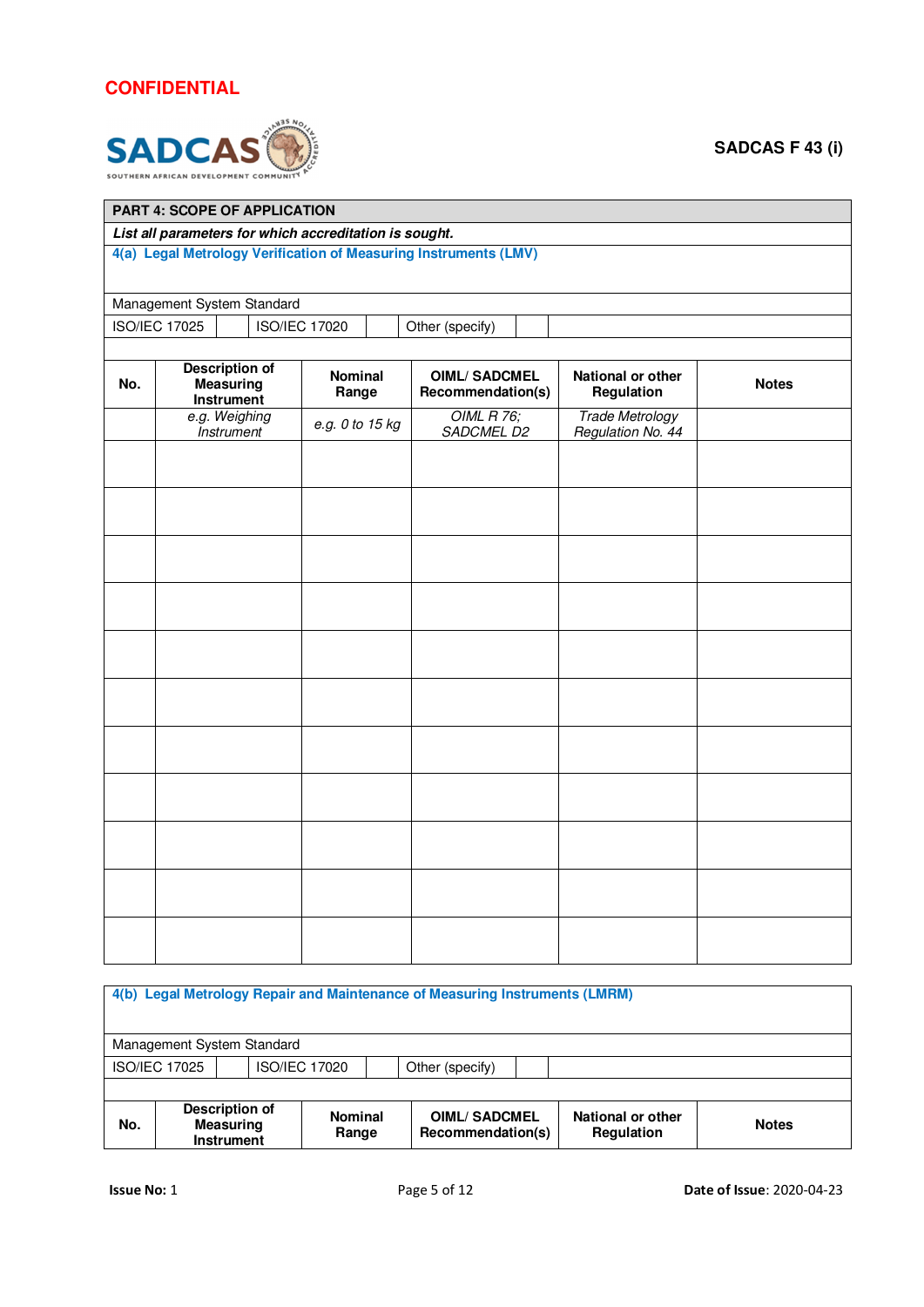

| e.g. Weighing<br>Instrument | e.g. 0 to 15 kg | OIML R 76;<br>SADCMEL D2 | Trade Metrology<br>Regulation No. 44 |  |
|-----------------------------|-----------------|--------------------------|--------------------------------------|--|
|                             |                 |                          |                                      |  |
|                             |                 |                          |                                      |  |
|                             |                 |                          |                                      |  |
|                             |                 |                          |                                      |  |
|                             |                 |                          |                                      |  |
|                             |                 |                          |                                      |  |
|                             |                 |                          |                                      |  |
|                             |                 |                          |                                      |  |
|                             |                 |                          |                                      |  |
|                             |                 |                          |                                      |  |
|                             |                 |                          |                                      |  |
|                             |                 |                          |                                      |  |

|     | 4(c) Legal Metrology Inspection of Products for Sale (LMIPS) |                |                 |                         |  |                                          |                                             |              |  |  |  |  |
|-----|--------------------------------------------------------------|----------------|-----------------|-------------------------|--|------------------------------------------|---------------------------------------------|--------------|--|--|--|--|
|     | Management System Standard                                   |                |                 |                         |  |                                          |                                             |              |  |  |  |  |
|     | <b>ISO/IEC 17020</b>                                         |                | Other (specify) |                         |  |                                          |                                             |              |  |  |  |  |
|     |                                                              |                |                 |                         |  |                                          |                                             |              |  |  |  |  |
| No. | Description of                                               | <b>Product</b> |                 | <b>Nominal</b><br>Range |  | <b>OIML/SADCMEL</b><br>Recommendation(s) | National or other<br>Regulation             | <b>Notes</b> |  |  |  |  |
|     | e.g. Beverages                                               |                |                 | 500 mL                  |  | OIML R79 & R87 /<br>SADCMEL D1 & D4      | <b>Trade Metrology</b><br>Regulation No. 48 |              |  |  |  |  |
|     |                                                              |                |                 |                         |  |                                          |                                             |              |  |  |  |  |
|     |                                                              |                |                 |                         |  |                                          |                                             |              |  |  |  |  |
|     |                                                              |                |                 |                         |  |                                          |                                             |              |  |  |  |  |
|     |                                                              |                |                 |                         |  |                                          |                                             |              |  |  |  |  |
|     |                                                              |                |                 |                         |  |                                          |                                             |              |  |  |  |  |
|     |                                                              |                |                 |                         |  |                                          |                                             |              |  |  |  |  |
|     |                                                              |                |                 |                         |  |                                          |                                             |              |  |  |  |  |
|     |                                                              |                |                 |                         |  |                                          |                                             |              |  |  |  |  |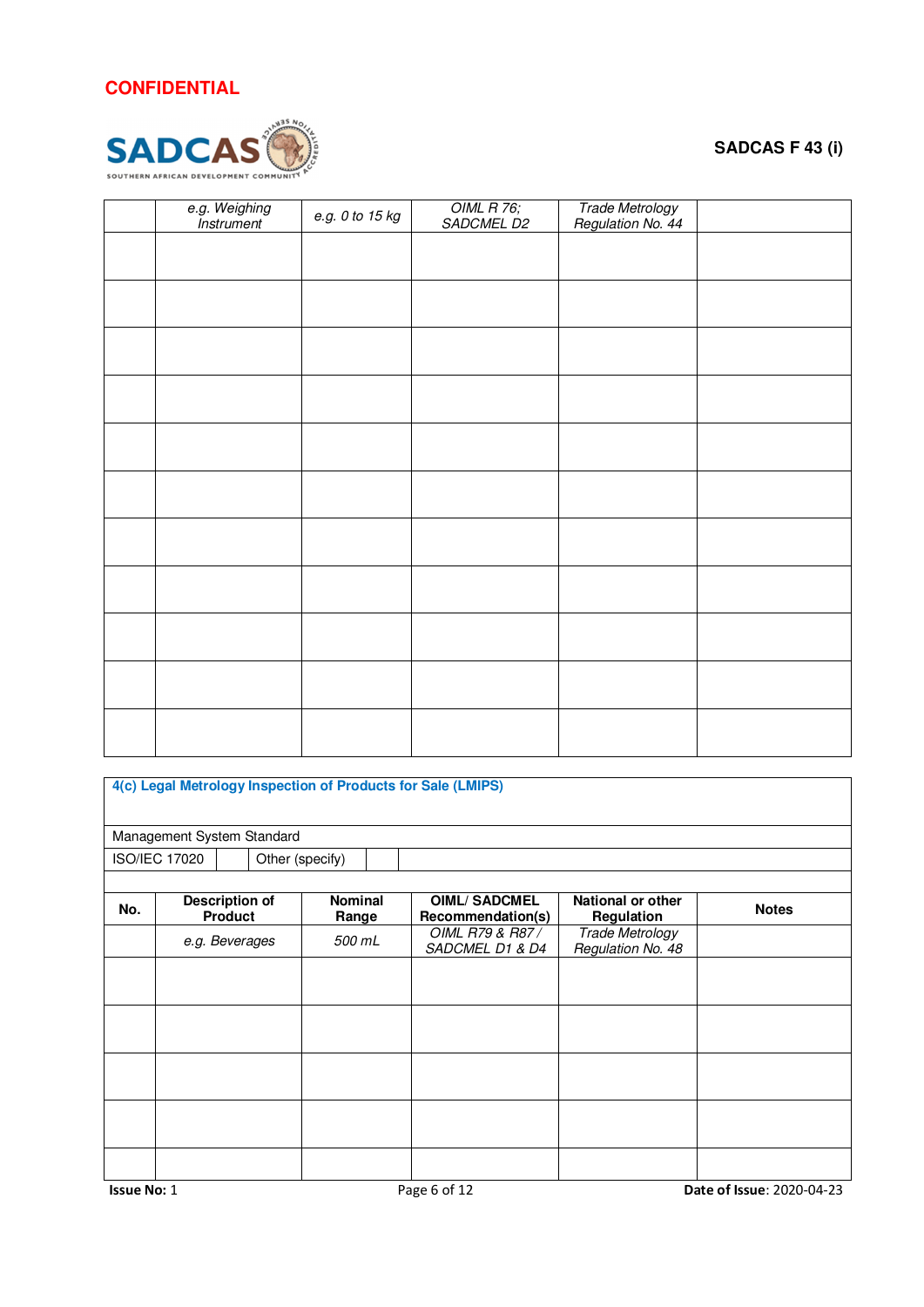

|     |                            | 4(d) Legal Metrology Quantity Control (LMQC) |                  |                                               |      |                                             |              |
|-----|----------------------------|----------------------------------------------|------------------|-----------------------------------------------|------|---------------------------------------------|--------------|
|     | Management System Standard |                                              |                  |                                               |      |                                             |              |
|     | <b>ISO/IEC 17020</b>       | SANS 1840/1                                  |                  | Other (specify)                               |      |                                             |              |
|     |                            |                                              |                  |                                               |      |                                             |              |
| No. |                            | <b>Description of Product</b>                | Nominal<br>Range | <b>OIML/SADCMEL</b><br>Recommendation(s)      |      | National or other<br>Regulation             | <b>Notes</b> |
|     |                            | e.g. Beverages                               | 500 mL           | <b>OIML G21 R79 &amp;</b><br>R87 / SADCMEL D1 | & D4 | <b>Trade Metrology</b><br>Regulation No. 48 |              |
|     |                            |                                              |                  |                                               |      |                                             |              |
|     |                            |                                              |                  |                                               |      |                                             |              |
|     |                            |                                              |                  |                                               |      |                                             |              |
|     |                            |                                              |                  |                                               |      |                                             |              |
|     |                            |                                              |                  |                                               |      |                                             |              |
|     |                            |                                              |                  |                                               |      |                                             |              |
|     |                            |                                              |                  |                                               |      |                                             |              |
|     |                            |                                              |                  |                                               |      |                                             |              |
|     |                            |                                              |                  |                                               |      |                                             |              |
|     |                            |                                              |                  |                                               |      |                                             |              |
|     |                            |                                              |                  |                                               |      |                                             |              |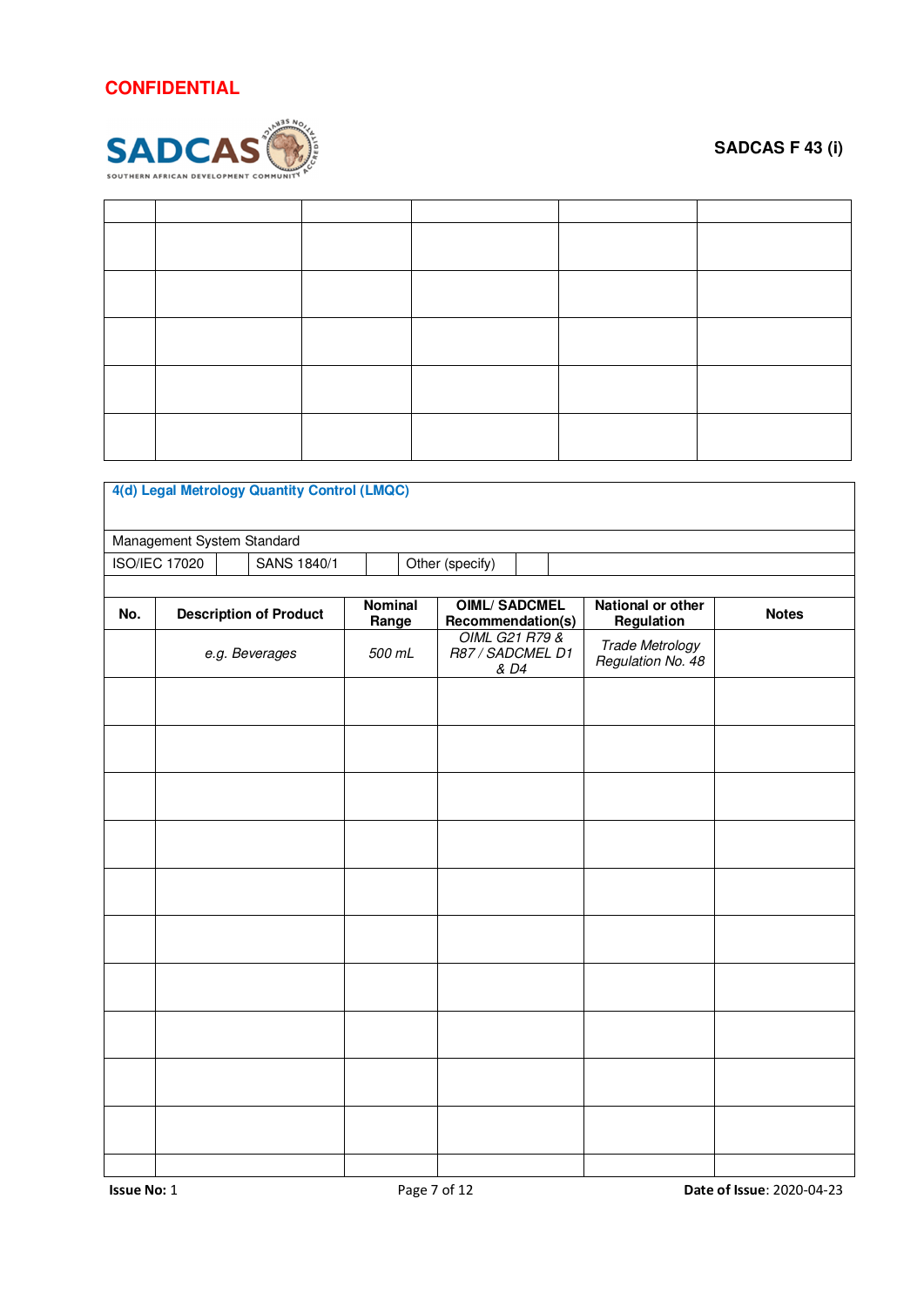

|     | 4(e) Legal Metrology Type Testing (LMTT)     |                                         |                                          |                                        |              |
|-----|----------------------------------------------|-----------------------------------------|------------------------------------------|----------------------------------------|--------------|
|     |                                              |                                         |                                          |                                        |              |
|     | Management System Standard                   |                                         |                                          |                                        |              |
|     | <b>ISO/IEC 17025</b><br>Other (specify)      |                                         |                                          |                                        |              |
| No. | <b>Description of</b><br>Product/ Instrument | Nominal<br>Range                        | <b>OIML/SADCMEL</b><br>Recommendation(s) | <b>National or other</b><br>Regulation | <b>Notes</b> |
|     | e.g. Liquid Fuel<br><b>Dispenser</b>         | flow rate not<br>exceeding 100<br>L/min | OIML R117                                | Legal Metrology<br>Regulation No. 94   |              |
|     |                                              |                                         |                                          |                                        |              |
|     |                                              |                                         |                                          |                                        |              |
|     |                                              |                                         |                                          |                                        |              |
|     |                                              |                                         |                                          |                                        |              |
|     |                                              |                                         |                                          |                                        |              |
|     |                                              |                                         |                                          |                                        |              |
|     |                                              |                                         |                                          |                                        |              |
|     |                                              |                                         |                                          |                                        |              |
|     |                                              |                                         |                                          |                                        |              |
|     |                                              |                                         |                                          |                                        |              |
|     |                                              |                                         |                                          |                                        |              |
|     |                                              |                                         |                                          |                                        |              |

|                                                                | 4(f) Legal Metrology OIML Certification Scheme (LMC-1) |                         |  |                                          |                                 |              |  |  |  |
|----------------------------------------------------------------|--------------------------------------------------------|-------------------------|--|------------------------------------------|---------------------------------|--------------|--|--|--|
|                                                                | Management System Standard                             |                         |  |                                          |                                 |              |  |  |  |
|                                                                | <b>ISO/IEC 17025</b><br>Other (specify)                |                         |  |                                          |                                 |              |  |  |  |
|                                                                |                                                        |                         |  |                                          |                                 |              |  |  |  |
| Description of<br>No.<br><b>Measuring</b><br><b>Instrument</b> |                                                        | <b>Nominal</b><br>Range |  | <b>OIML/SADCMEL</b><br>Recommendation(s) | National or other<br>Regulation | <b>Notes</b> |  |  |  |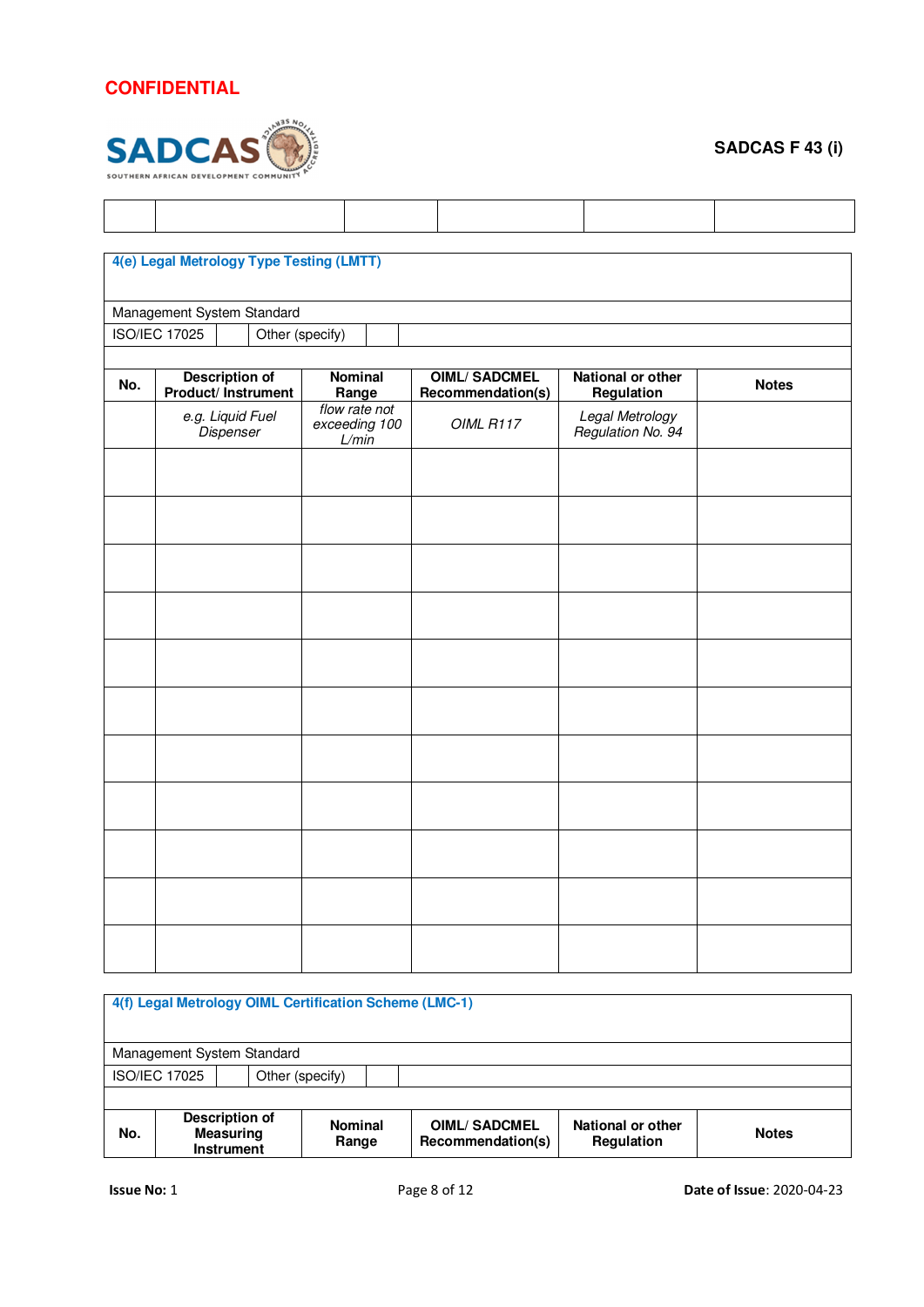

| e.g. Evidential Breath<br>Analyser | $0.00 \text{ mg/L}$ to<br>2.00 mg/L. | OIML R126 | Legal Metrology<br>Regulation No. 93 |  |
|------------------------------------|--------------------------------------|-----------|--------------------------------------|--|
|                                    |                                      |           |                                      |  |
|                                    |                                      |           |                                      |  |
|                                    |                                      |           |                                      |  |
|                                    |                                      |           |                                      |  |
|                                    |                                      |           |                                      |  |
|                                    |                                      |           |                                      |  |
|                                    |                                      |           |                                      |  |
|                                    |                                      |           |                                      |  |
|                                    |                                      |           |                                      |  |
|                                    |                                      |           |                                      |  |
|                                    |                                      |           |                                      |  |
|                                    |                                      |           |                                      |  |

| 4(g) Legal Metrology Certification of Verifiers (LMC-2) |                                                                            |  |  |                         |  |                                          |                                 |              |  |
|---------------------------------------------------------|----------------------------------------------------------------------------|--|--|-------------------------|--|------------------------------------------|---------------------------------|--------------|--|
| Management System Standard                              |                                                                            |  |  |                         |  |                                          |                                 |              |  |
|                                                         | <b>ISO/IEC 17024</b>                                                       |  |  | Other (specify)         |  |                                          |                                 |              |  |
|                                                         |                                                                            |  |  |                         |  |                                          |                                 |              |  |
| No.                                                     | Description of<br><b>Measuring</b><br><b>Instrument</b>                    |  |  | <b>Nominal</b><br>Range |  | <b>OIML/SADCMEL</b><br>Recommendation(s) | National or other<br>Regulation | <b>Notes</b> |  |
|                                                         | e.g. Radar<br>equipment for the<br>measurement of the<br>speed of vehicles |  |  | e.g. 0 to 200<br>km/h   |  | e.g. OIML D14; R91,<br><b>SADCMEL Dx</b> | e.g. Regulation No.<br>92       |              |  |
|                                                         |                                                                            |  |  |                         |  |                                          |                                 |              |  |
|                                                         |                                                                            |  |  |                         |  |                                          |                                 |              |  |
|                                                         |                                                                            |  |  |                         |  |                                          |                                 |              |  |
|                                                         |                                                                            |  |  |                         |  |                                          |                                 |              |  |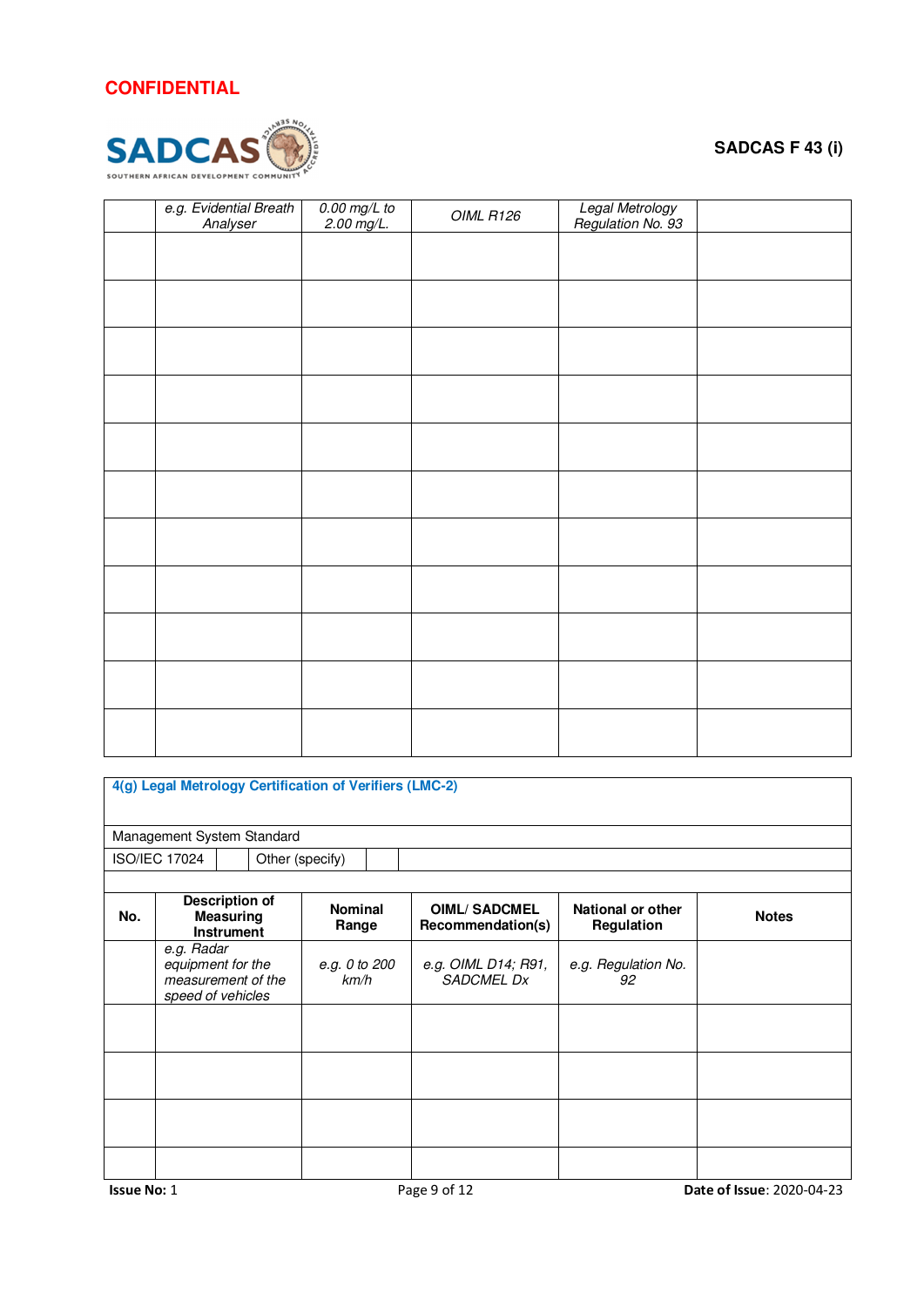

| 4(h) Legal Metrology Certification of Repairers (LMC-3) |                                                    |                                |  |                     |  |                                          |                                 |              |
|---------------------------------------------------------|----------------------------------------------------|--------------------------------|--|---------------------|--|------------------------------------------|---------------------------------|--------------|
| Management System Standard                              |                                                    |                                |  |                     |  |                                          |                                 |              |
|                                                         | <b>ISO/IEC 17024</b><br>Other (specify)            |                                |  |                     |  |                                          |                                 |              |
|                                                         |                                                    |                                |  |                     |  |                                          |                                 |              |
| No.                                                     | <b>Description of</b>                              | <b>Measuring</b><br>Instrument |  | Nominal<br>Range    |  | <b>OIML/SADCMEL</b><br>Recommendation(s) | National or other<br>Regulation | <b>Notes</b> |
|                                                         | e.g. Road and Rai<br>Tankers with level<br>gauging |                                |  | e.g. 0 to 6000<br>L |  | e.g. OIML R80,<br>SADCMEL Dx             | e.g. Regulation No.<br>92       |              |
|                                                         |                                                    |                                |  |                     |  |                                          |                                 |              |
|                                                         |                                                    |                                |  |                     |  |                                          |                                 |              |
|                                                         |                                                    |                                |  |                     |  |                                          |                                 |              |
|                                                         |                                                    |                                |  |                     |  |                                          |                                 |              |
|                                                         |                                                    |                                |  |                     |  |                                          |                                 |              |
|                                                         |                                                    |                                |  |                     |  |                                          |                                 |              |
|                                                         |                                                    |                                |  |                     |  |                                          |                                 |              |
|                                                         |                                                    |                                |  |                     |  |                                          |                                 |              |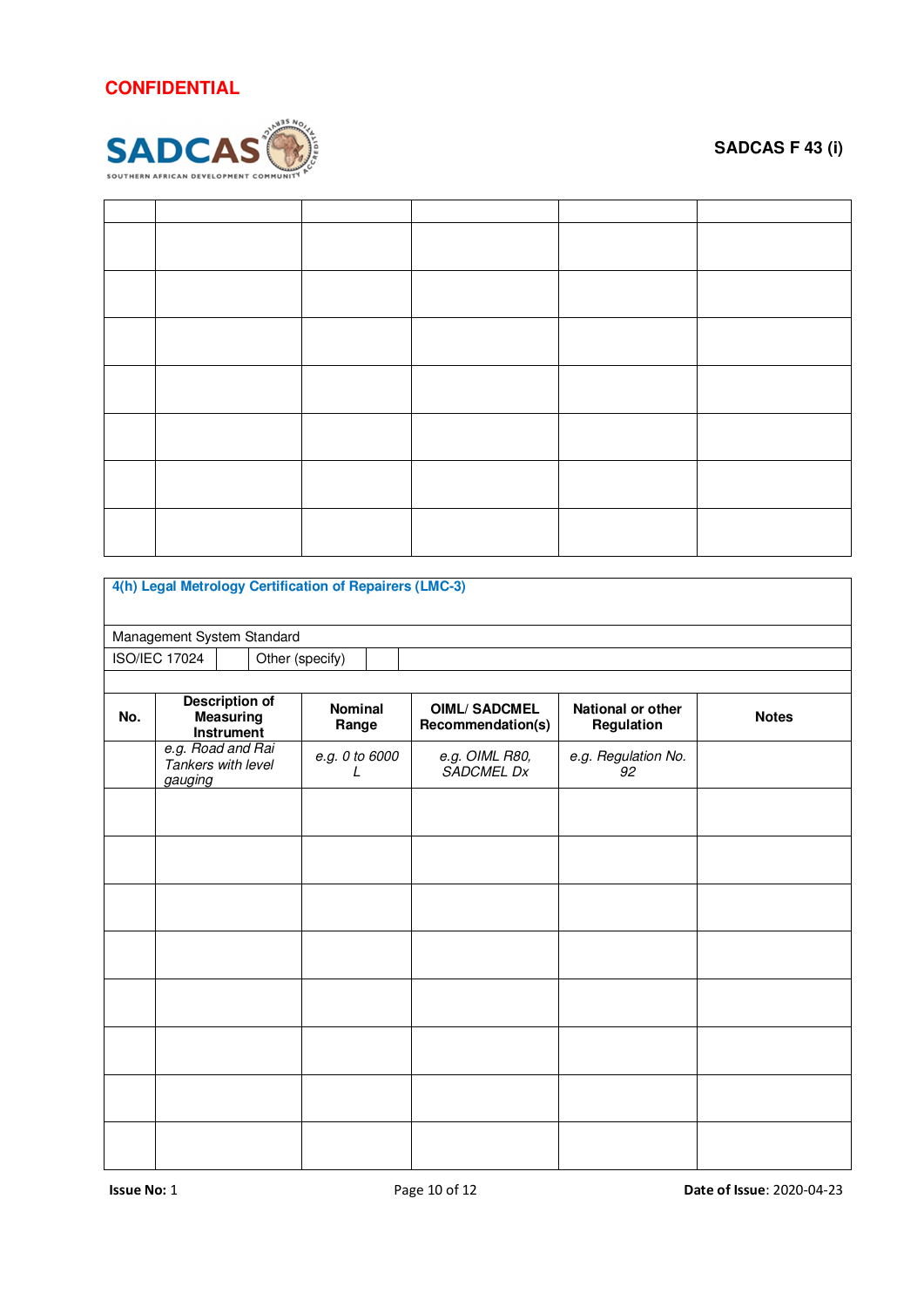

### **SADCAS F 43 (i)**

Attach copies of all applicable legislation (i.e. Acts and Regulations). Do not attach ISO Standards or OIML Recommendations.